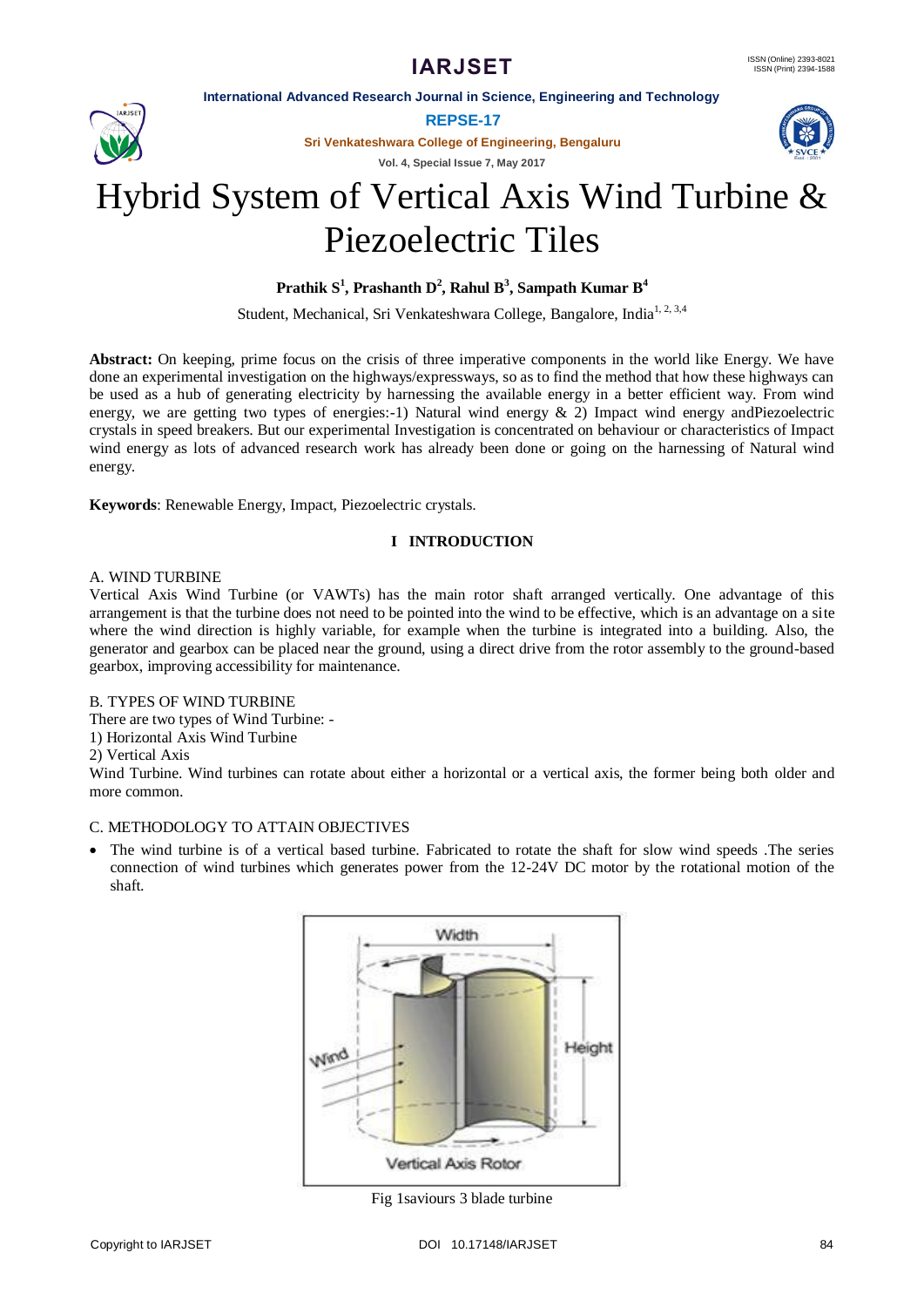# **IARJSET**

## **International Advanced Research Journal in Science, Engineering and Technology**



#### **Sri Venkateshwara College of Engineering, Bengaluru**



#### **Vol. 4, Special Issue 7, May 2017**

- And this hybrid system consists of piezoelectric crystals placed on the roads with the help of composites on the speed breakers. And also there are Led flashers placed in the speed breakers.
- The impact wind from the vehicles makes the turbine blades to rotate and generate a voltage of about 150-240volts .and also the pressure energy of the vehicles while passing on the speed breakers creates compression on the piezo crystals and generate electric charge.
- This Hybrid system is used to power up the street lamps up to 8-10hrs a day averagely.
- And the new concept of placing the led caution flashers on the speed breakers creates a caution signal to the upcoming vehicles on the road.

## B. PIEZOELECTRIC

If you want to capture energy and use it to power something, it's true that you can get energy out of a speed breaks. A speed breaks pushes the cars wheels upwards, kinetic energy is converted to potential energy absorbed in its shock absorbers. Using piezoelectric sensors, you can generate power by converting some of that force into an electrical charge. You can produce high voltage, but pretty low current the core principle involves work: the application of force over a distance. A car force multiplied by the distance it depresses the piezo's equals the amount of useful work that can be done and a car tire rolling over a piezo will depress it only a few microns.



Fig 3: Piezoelectric tiles



Graph 1: Output power at weight 500 grms